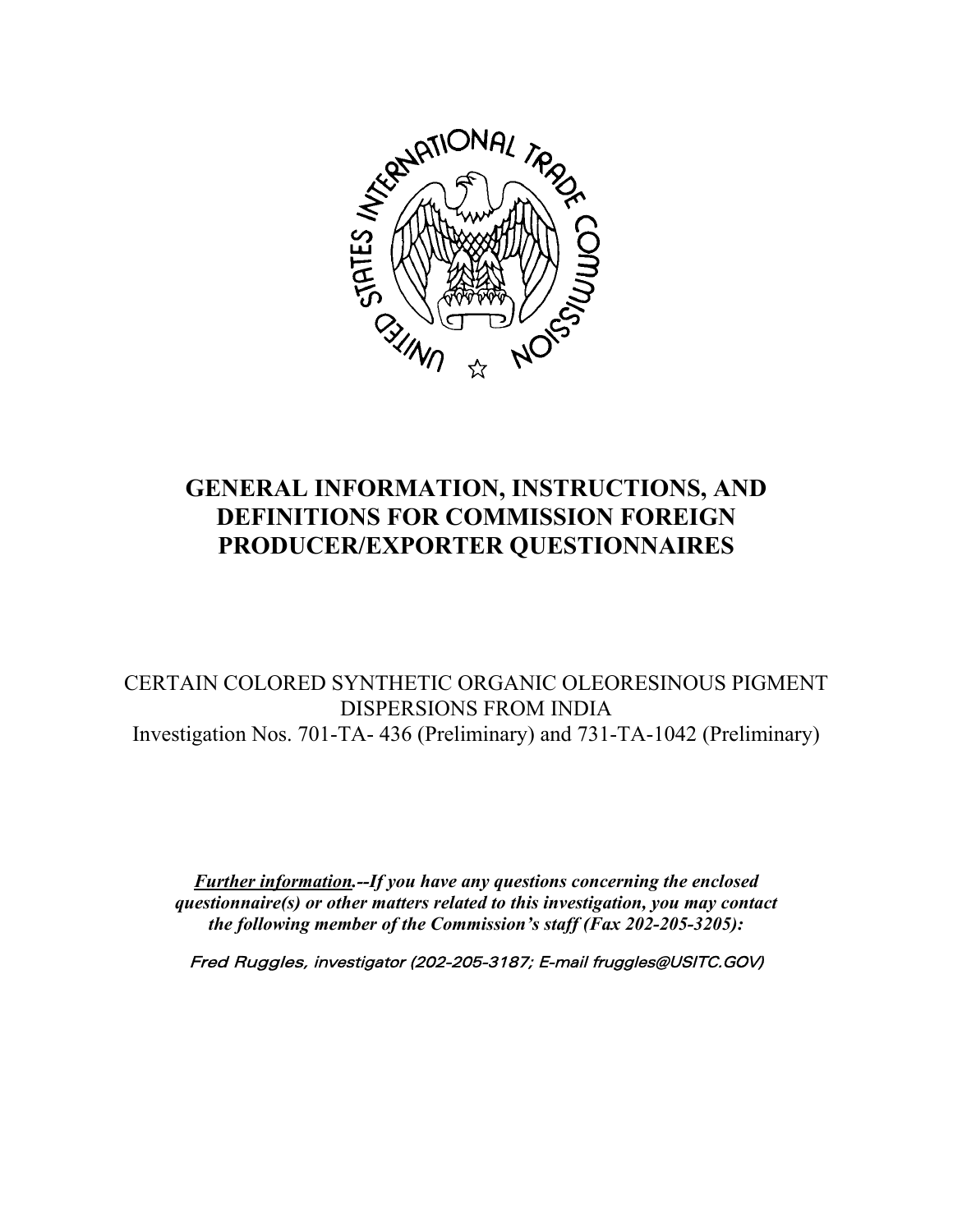#### **GENERAL INFORMATION, INSTRUCTIONS, AND DEFINITIONS**

#### **GENERAL INFORMATION**

*Background*.--This investigation was instituted in response to a petition filed on June 5, 2003, by Apollo Colors, Inc., Rockdale, IL, General Press Colors, Ltd., Addison, IL, Magruder Color Company, Inc., Elizabeth, NJ, and Sun Chemical Corporation, Fort Lee, NJ. Countervailing and antidumping duties may be assessed on the subject imports as a result of this investigation if the Commission makes an affirmative determination of injury, threat, or material retardation, and if the U.S. Department of Commerce makes an affirmative determination of subsidization and/or dumping.

Additional questionnaires will be supplied promptly upon request, or photocopies of the enclosed questionnaire(s) may be used. Address all correspondence to the United States International Trade Commission, Washington, DC 20436. Hearing-impaired individuals can obtain information regarding this investigation via the Commission's TDD terminal (202-205-1810).

*Due date of questionnaire(s)*.--Return the completed questionnaire(s) to the United States International Trade Commission by no later than June 204, 2003. Although the enclosed postpaid envelope may be used to return the completed questionnaire, use of an overnight mail service may be necessary to ensure that your response actually reaches the Commission by June 20, 2003. If you do not use the enclosed envelope, please make sure the completed questionnaire is sent to the attention of Fred Ruggles. **Return only one copy of the completed questionnaire(s), but please keep a copy for your records so that you can refer to it if the Commission staff contacts you with any questions during the course of the investigation.**

*Service of questionnaire response(s)*.--In the event that your firm is a party to this investigation, you are required to serve a copy of the questionnaire(s), once completed, on parties to the proceeding that are subject to administrative protective order (see 19 CFR § 207.7). A list of such parties is maintained by the Commission's Secretary and may be obtained by calling 202- 205-1803. A certificate of service must accompany the copy of the completed questionnaire(s) you submit (see 19 CFR § 207.7).

*Confidentiality*.--The commercial and financial data furnished in response to the enclosed questionnaire(s) that reveal the individual operations of your firm will be treated as confidential by the Commission to the extent that such data are not otherwise available to the public and will not be disclosed except as may be required by law (see 19 U.S.C. § 1677f). Such confidential information will not be published in a manner that will reveal the individual operations of your firm; however, nonnumerical characterizations of numerical business proprietary information (such as discussion of trends) will be treated as confidential business information only at the request of the submitter for good cause shown.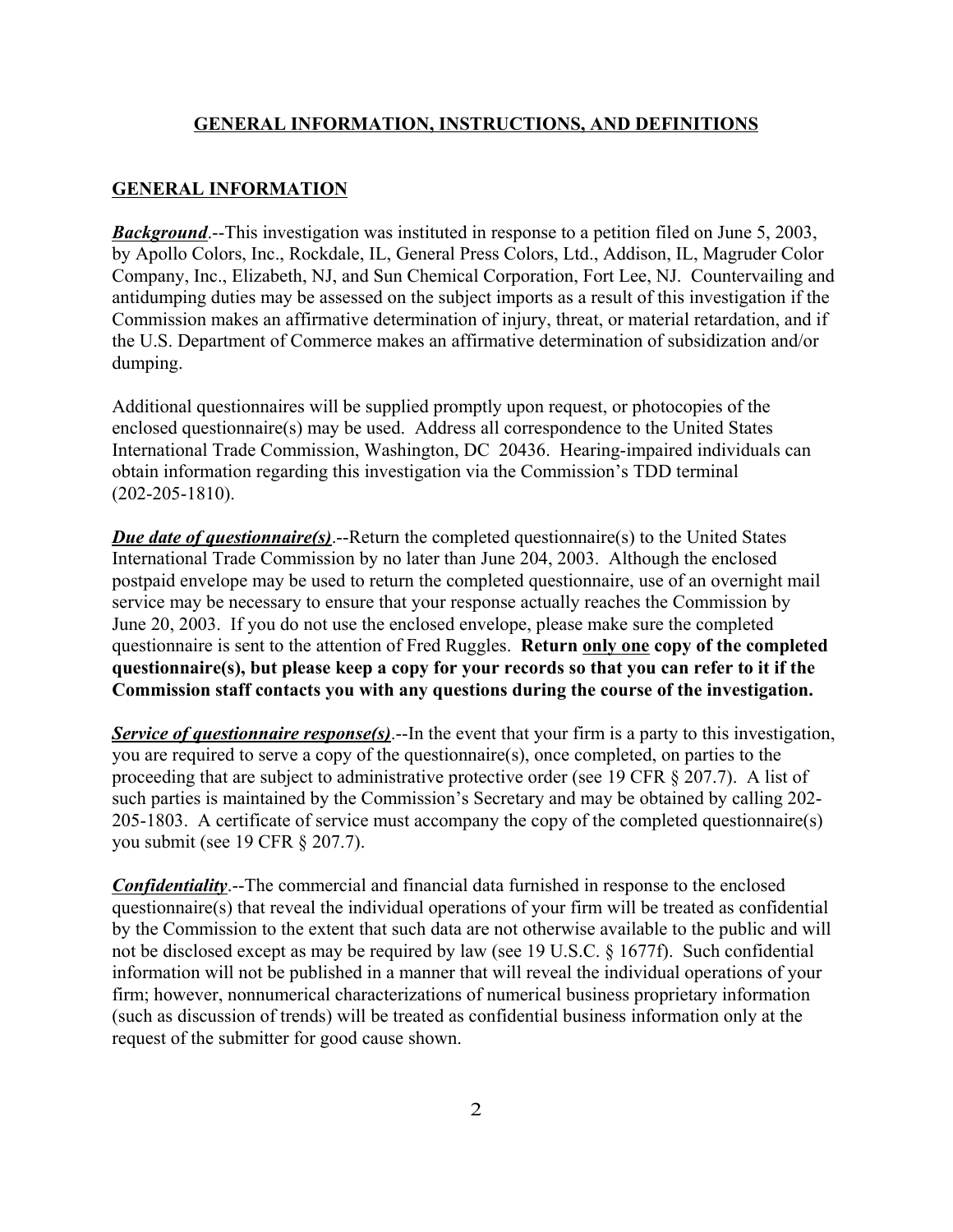## **GENERAL INFORMATION, INSTRUCTIONS, AND DEFINITIONS--***Continued*

# **GENERAL INFORMATION--***Continued*

*Verification***.--The information submitted in the enclosed questionnaire(s) is subject to audit and verification by the Commission. To facilitate possible verification of data, please keep all your workpapers and supporting documents used in the preparation of the questionnaire response(s).**

*Release of information*.--The information provided by your firm in response to the questionnaire(s), as well as any other business proprietary information submitted by your firm to the Commission in connection with the investigation, may become subject to, and released under, the administrative protective order provisions of the Tariff Act of 1930 (19 U.S.C. § 1677f) and section 207.7 of the Commission's Rules of Practice and Procedure (19 CFR § 207.7). This means that certain lawyers and other authorized individuals may temporarily be given access to the information for use in connection with this investigation or other importinjury investigations conducted by the Commission on the same or similar merchandise; those individuals would be subject to severe penalties if the information were divulged to unauthorized individuals.

### **INSTRUCTIONS**

*Answer all questions*.--Do not leave any question or section blank unless a questionnaire expressly directs you to skip over certain questions or sections. If the answer to any question is "none," write "none." **If information is not readily available from your records in exactly the form requested, furnish carefully prepared estimates--designated as such by the letter "E"--and explain the basis of your estimates**. Answers to questions and any necessary comments or explanations should be supplied in the space provided or on separate sheets attached to the appropriate page of the questionnaire(s). If your firm is completing more than one questionnaire in connection with this investigation (i.e., a producer, importer, purchaser, and/or foreign producer questionnaire), you need not respond to duplicated questions in the questionnaires.

*Consolidate all establishments in India*.--Report the requested data for your establishment(s) located in India. **Firms operating more than one establishment should combine the data for all establishments into a single report.**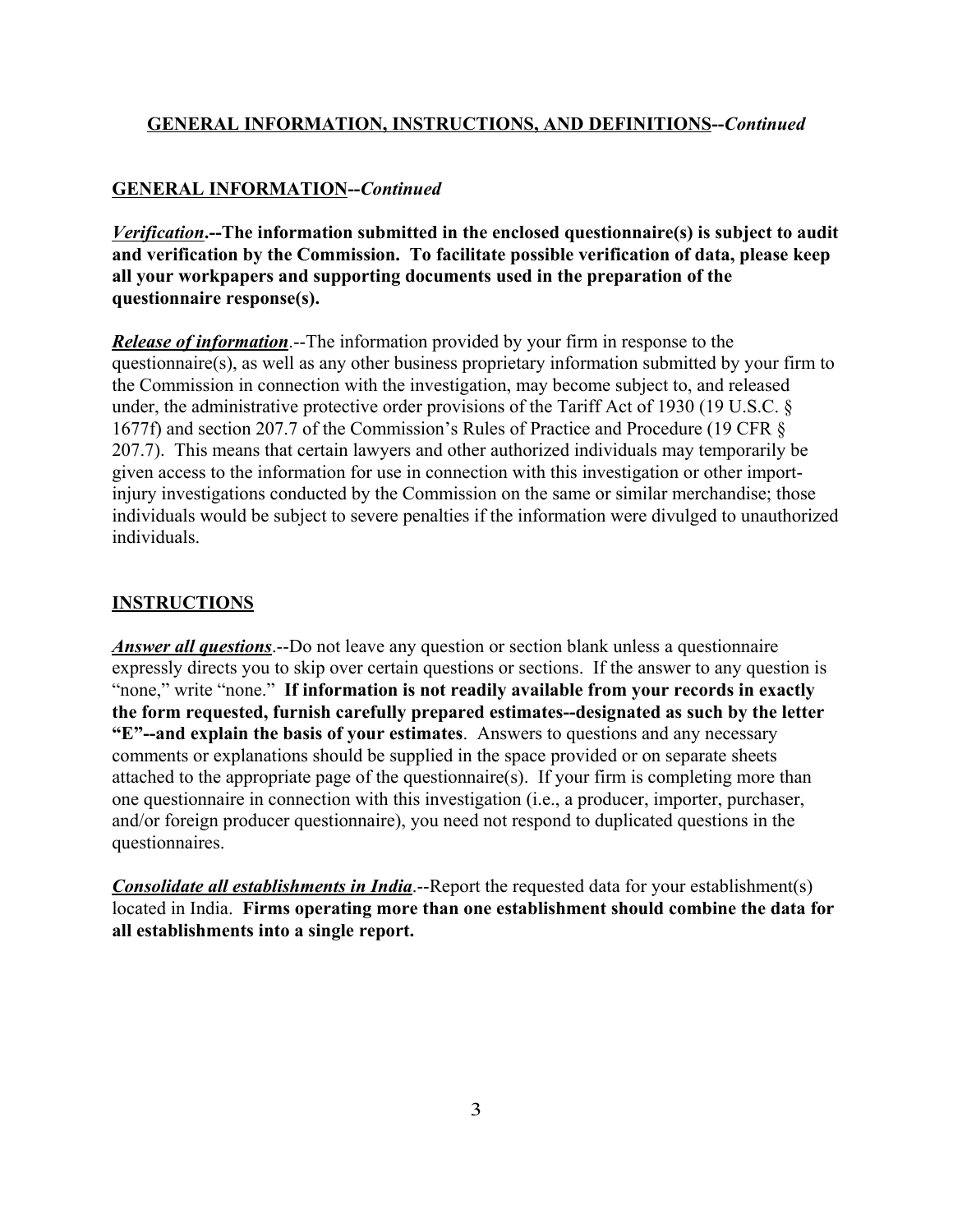### **GENERAL INFORMATION, INSTRUCTIONS, AND DEFINITIONS--***Continued*

# **DEFINITIONS**

*Product*.--Certain colored synthetic organic pigment dispersions, in flush or base form, containing pigments classified in either the Azo or Phthalo chemical classes that have been dispersed in an oleoresinous organic vehicle system comprising assorted combinations of various solvents, oils, and resins ("the varnish"). The subject pigment dispersions are a thick putty that contain by weight 20 percent or more pigment dispersed in the varnish. The subject pigment dispersions are used primarily for the manufacture of letterpress and lithographic printing inks, provided for in subheadings 3204.17.6020 (Pigment Blue 15:4), 3204.17.6085 (Pigments Red 48:1, Red 48:2, Red 48:3, and Yellow 174), 3204.17.90 (Pigments Red 57:1, Yellow 12, Yellow 13, Yellow 74, Blue 15:3, Green 7), and 3204.17.9085 (Pigments Red 22, Red 48:4, Red 49:1, Red 49:2, Red 52:1, Red 53:1, Yellow 14, Yellow 83, and Green 36) of the Harmonized Tariff Schedule of the United States Dry powder pigments or pigments in a press cake form and pigment dispersions using water or flammable solvent based vehicle systems are not covered by these investigations.

*Firm*.--An individual proprietorship, partnership, joint venture, association, corporation (including any subsidiary corporation), business trust, cooperative, trustee in bankruptcy, or receiver under decree of any court.

*Related firm*.--A firm that your firm solely or jointly owned, managed, or otherwise controlled; a firm that solely or jointly owned, managed, or otherwise controlled your firm; and/or a firm that was solely or jointly owned, managed, or otherwise controlled by a firm that also solely or jointly owned, managed, or otherwise controlled your firm.

*Establishment*.--Each facility of a firm in India involved in the production of certain colored synthetic organic oleoresinous pigment dispersions (as defined above), including auxiliary facilities operated in conjunction with (whether or not physically separate from) such facilities.

*United States*.--For purposes of this investigation, the 50 States, Puerto Rico, the U.S. Virgin Islands, and the District of Columbia.

*Importer.*--Any person or firm engaged, either directly or through a parent company or subsidiary, in importing certain colored synthetic organic oleoresinous pigment dispersions (as defined above) into the United States from a foreign manufacturer or through its selling agent.